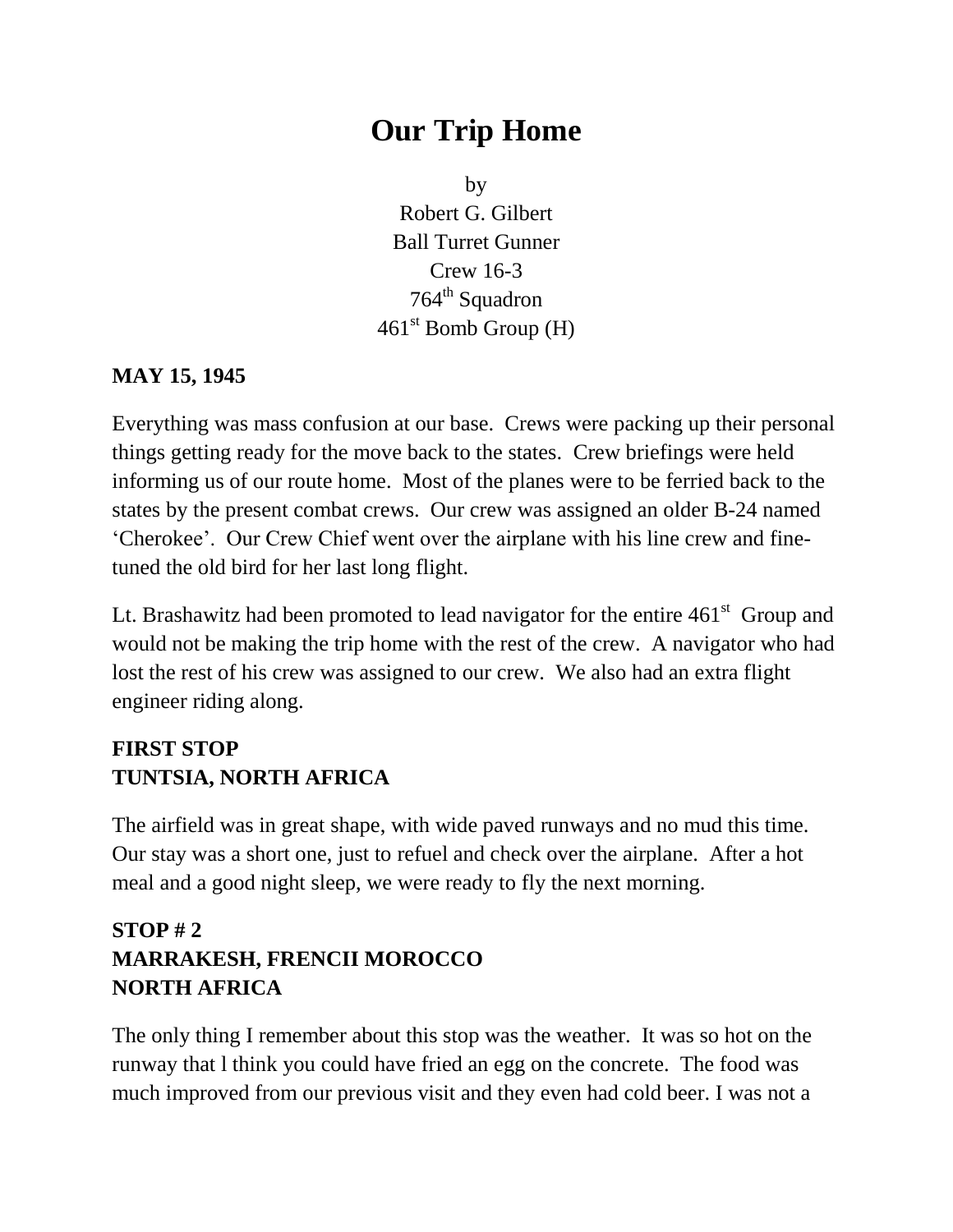great lover of beer but that one sure did taste good. It was the first cold drink we had in about 6 months. The beer was in a metal can and brewed in Fort Wayne, Indiana. The next morning we refueled the airplane and headed south over the Alas Mountains and a great desert.

### **STOP # 3 DAKAR, SENEGAL WEST AFRICA**

If you look at a map you will see that Dakar is the closest point of Africa to South America. The airfield had been carved right out of the scrub brush. There was no fence around the field and very little security. Natives were walking along the runways and around the planes as we landed which was a very dangerous situation. Many of the women were carrying water cans and big bundles on their heads. The men were content to just tag along.

The food was not too great and the housing and support facilities were meager. Housing was no problem for Eddie and me. We volunteered to pull guard duty on the airplane once again. The revetment where we were parked was very near the heavy bush. During the night we heard a lion roar several times. We didn't go out to investigate.



Crews waiting for take off **OUR** Our B-24 'Cherokee'

The next morning the rest of the crew returned to the airplane and started the preflight prior to take off. A short time later word came down that no flights were to go out today. Bad weather was brewing off the coast of Africa. We spent most of the day just lounging around the plane and talking to some of the natives.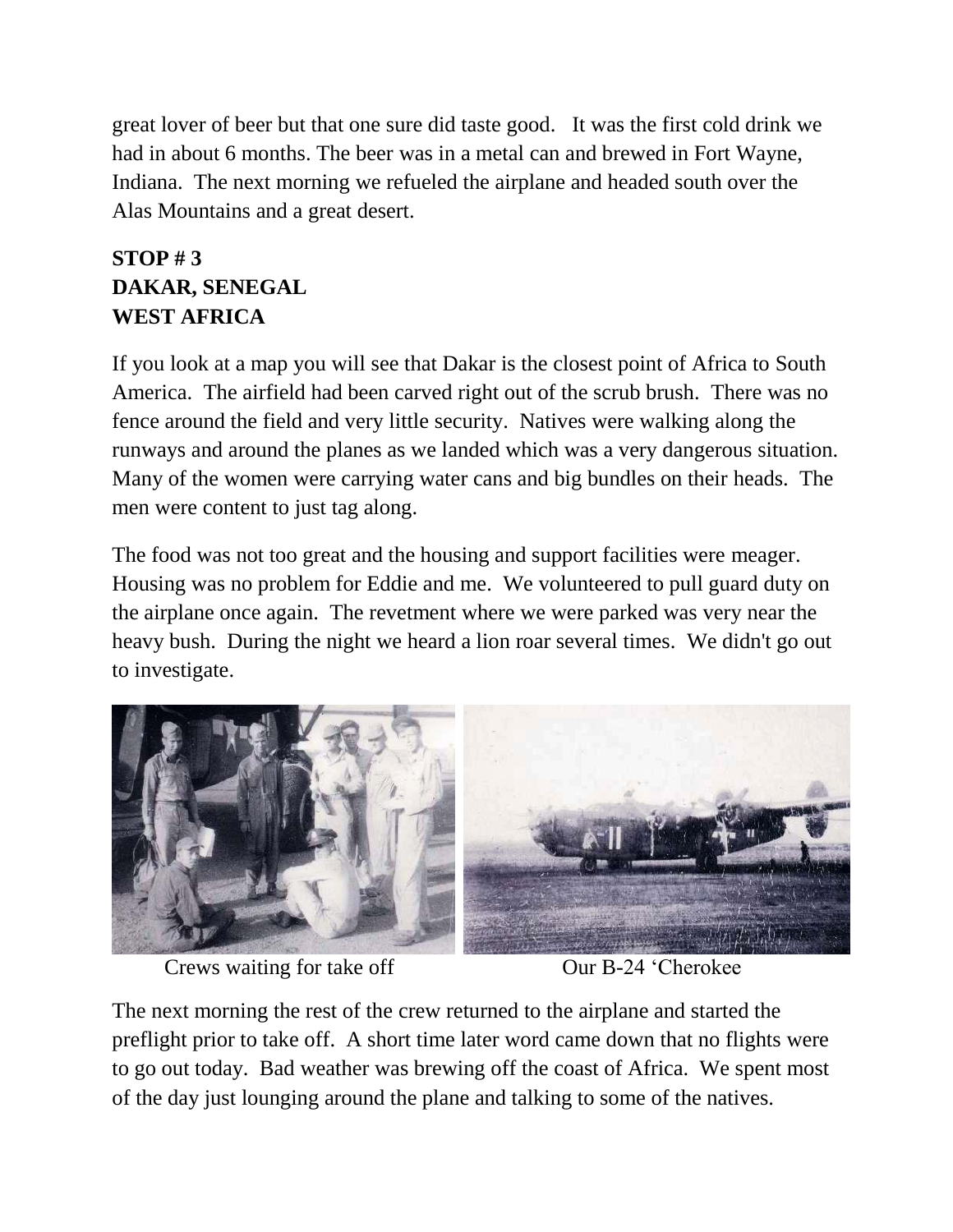

Eddie & Jimmy with natives



Group of natives



Native soldiers and Gilbert Cur B-24 'Cherokee'



Early the next morning all ten of the B-24s were ready to go. Planes were lined up waiting their turn to take off. The first plane lifted off the runway, retracted the landing gear and promptly exploded in a huge ball of fire. There were no survivors. All flights were canceled and ordered back to their parking area. Planes were double checked for any possible problems. After a delay of about one hour the group started taking off again.

The trickiest navigating was from Dakar to Natal, Brazil across the South Atlantic. The navigator had to use celestial for the first time, shooting the sun all day and getting fixes by reading the waves with a drift meter. When we established radio contact with the Natal tower we were informed that they had 10/10 cloud cover. Arriving over the field we found a hole in the clouds and landed. Several other planes had to go to another field at Recife, Brazil.

# **STOP # 4 NATAL, BRAZIL**

The airfield was very good with security and adequate facilities for the crews and airplanes. They were geared up for our arrival and for the many hundreds that would follow in the coming weeks. We were not going to risk anyone fooling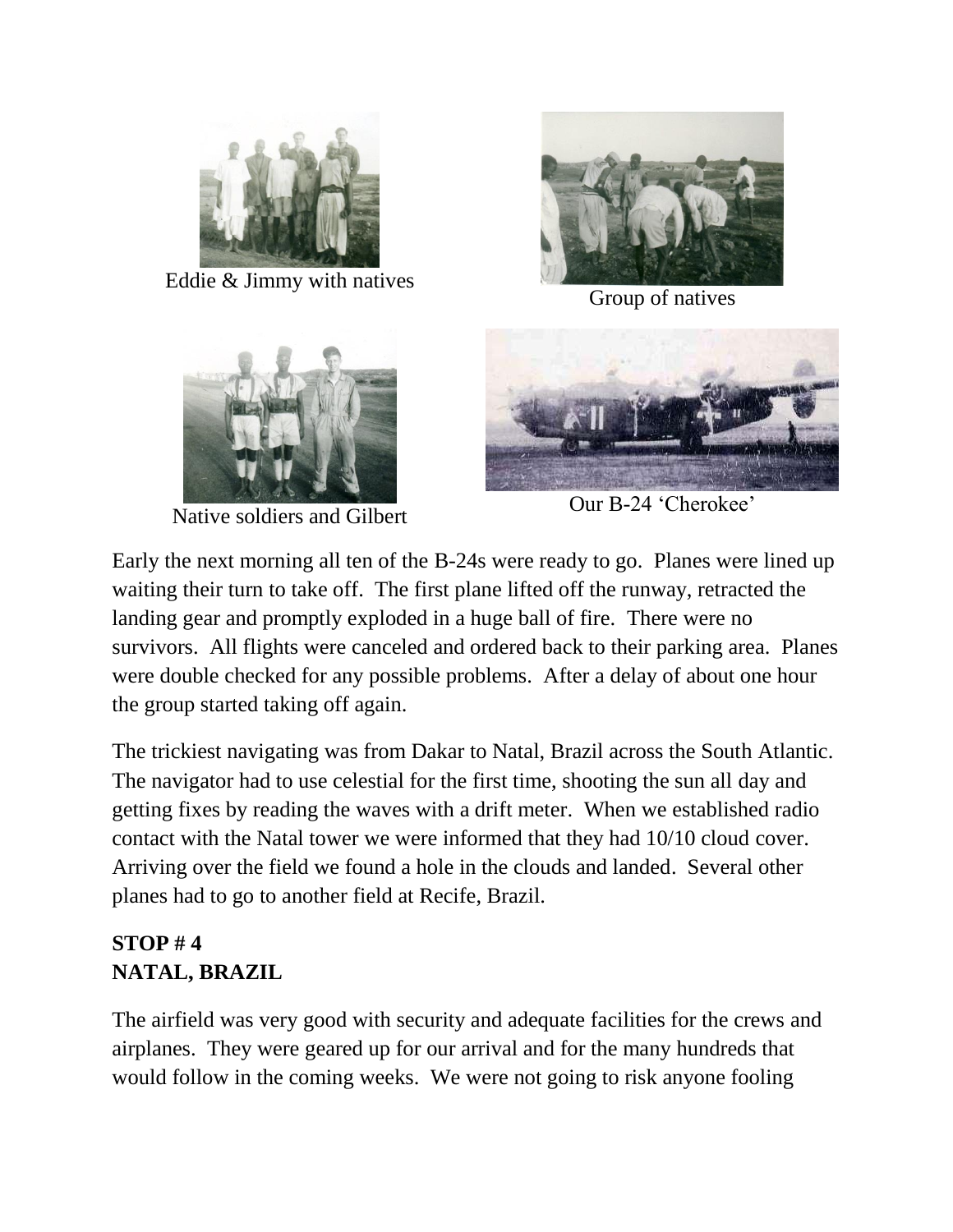around our B-24 so we posted our own 24-hour guard. Eddie and I pulled the night shift once again.

At dusk Eddie and I took over the guard duty on old 'Cherokee', while the rest of the crew lived it up at the clubs on base. They discovered that the Brazilian beer had a high alcohol content and like any good airmen went to bed early. Tomorrow we fly north towards the United States.

The next morning the crew reported to the flight line early to relieve Eddie and me. While we were using the facilities and getting our breakfast they discovered that flight engineer Salyers was missing. It is time to refuel the plane and flight check and no Ernie. The rest of the crew started a search of the barracks and found Ernie in a strange barracks very drunk and naked. Lt. Miner found some clothes for him and walked him back to the flight line. It was quite obvious that the Brazilian beer had done him in. The rest of the crew pitched in and refueled the airplane. The ground crew was amazed at how much fuel we had left in our tanks. They accused us of stopping for gas somewhere else. Thanks to our ground crew chief in Italy, who was a genius, our plane was running mean and lean.

Take off time was 0900 and old Ernie was breathing pure oxygen and trying to sober up. He proceeded to get very ill and made good use of a gallon tin can. No one had any sympathy for Ernie and his problem.

About two hours into the flight we flew into a severe tropical rain storm. The wind turbulence was bouncing us around and we were forced to hang onto something solid. The rain was so heavy that we couldn't see the tips of our wings. I was thinking what a terrible place to get forced down. We were over the Amazon River area and lots of deep jungle. If we went down in that mess no one would ever find us. Fortunately the storm only lasted about 30 minutes and suddenly we were in bright sunshine. Old 'Cherokee' had not missed a beat and was flying like a new bird.

# **STOP # 5 BRITISH, GUIANA**

British, Guiana (Now called Guyana) is in extreme northern South America - a very hot, tropical climate that seemed to be mostly jungle. Our landing strip was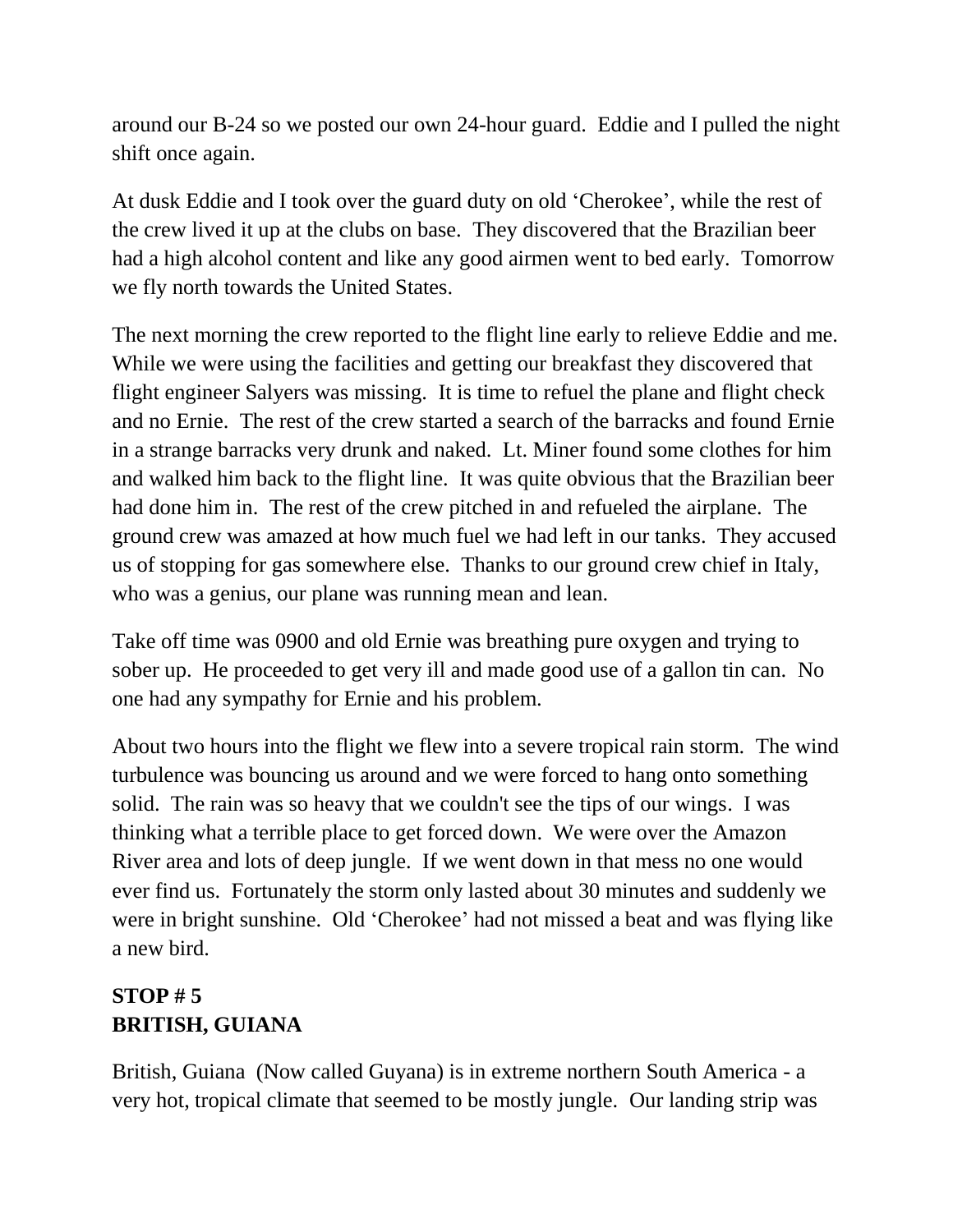good and refueling was immediate. Our stay was to last overnight, just long enough for the gang to visit the Officers Club and sample rum and coke. They kept an eye on Salyers to make sure he didn't disappear again. Everyone was on the flight line and ready to fly at 0900 the next morning.

### **STOP # 6 JUNE 7,1945 PUERTO RICO**

We flew north on a beautiful day at about 5,000 feet over the south Atlantic. The water was so blue and in some areas very shallow. Faithful old 'Cherokee' just cruised along without a care in the world. What a horrible ending for such a fine airplane. She would soon be in the salvage yard at Kingman, Arizona and destined to be made into pots and pans.

The Air Force at Puerto Rico was built as a permanent base to last forever. It had served as a base for south Atlantic patrols looking for German subs during the war. The base was first class and one of the most complete facilities I had ever seen. They had everything that a small city could offer for the personnel. Our visit the first night to the cafeteria type mess hall was a big surprise. The food was the best and they had ice cold milk! The barracks were all brick structures and very comfortable with beds that had mattresses. We were up and down to the cafeteria bright and early for a real all American breakfast of bacon, real eggs and all of the trimmings. At 0900 we were in the air again headed for Hunter Field, Georgia.

### **LAST STOP HUNTER FIELD, GEORGIA**

Our flight across the Gulf of Mexico was one unforgettable sight. Flying low over the Gulf and following the Gulf Stream up the east coast of Florida. Miami Beach was a beautiful sight and our destination was rapidly approaching. Lt. Rathfelder got on the intercom and said, "Men, this is our last flight with old 'Cherokee' and as a crew and members of the 764<sup>th</sup> Bomb Squadron of the Fifteenth Air Force. When we land, we will all be Air Force personnel due for reassignment. We may never see one another again during our Air Force careers. I wish you all good luck in your new assignment." He was absolutely right for that's just what happened.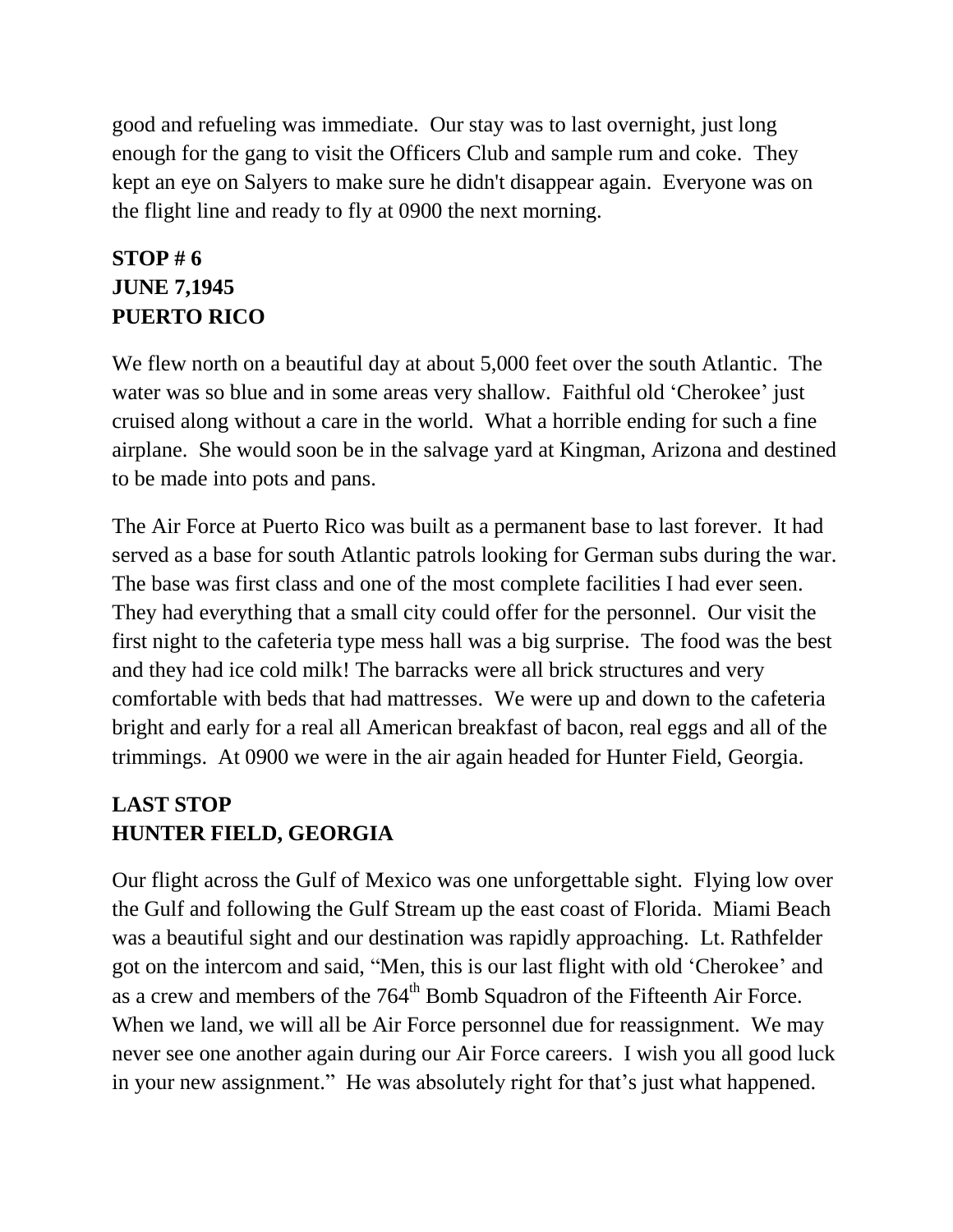Landing at Hunter Field the confusion really started. Everyone was trying to get his personal bags and things off the airplane. B-24s were everywhere, some landing others taking off to be ferried to Kingman, Arizona to the salvage center. It was a little hard to take knowing the fate of all of those airplanes, that they were being replaced by big brother B-29s. This was the last time I saw a B-24 until40 years later.

As far as I know there are only two flying models of the B-24 in the United States. One called 'Diamond Lil' owned by the Confederate Air Force Association which is a stripped down transport version. The other B-24 is the 'All American' which is completely restored in every detail. There were 19,256 B-24s produced during World War II and were used by many nations in all parts of the world. At one time the Willow Run bomber plant in Michigan was producing a new B-24 every 58 minutes. The Liberators never had the glamorous press coverage that was lavished on the Flying Fortress B-l7s. We who flew the B-24s had a special feeling about the big ugly brutes.

|  | THE B-24: WING SPAN:          | 110 FEET                       |
|--|-------------------------------|--------------------------------|
|  | LENGTH:                       | 67 FEET 2 INCHES               |
|  | <b>GROSS WEIGHT:</b>          | <b>65,000 POUNDS</b>           |
|  | RANGE:                        | 2,100 MILES WITH 4,000 LB BOMB |
|  |                               | <b>LOAD</b>                    |
|  | SPEED:                        | 300 M.P.H. AT 30,000 FEET      |
|  | <b>ARMAMENT:</b>              | 10 - 50 CALIBER MACHINE GUNS   |
|  | MAX. BOMB LOAD: 12,800 POUNDS |                                |
|  | CREW:                         | 10 MEN                         |

Our 461<sup>st</sup> Bomb Group was officially shut down and ordered back to the States on May 17, 1945. During its 13 month deployment in southern Italy it achieved one of the highest records in the Fifteenth Air Force. In those 13 months the  $461<sup>st</sup>$  had dropped 10,885 tons of bombs in nine countries:

| <b>AUSTRIA</b> | <b>CZECHOSLOVAKIA</b> |
|----------------|-----------------------|
| <b>FRANCE</b>  | <b>YUGOSLAVIA</b>     |
| <b>GREECE</b>  | <b>HUNGARY</b>        |
| <b>ITALY</b>   | <b>RUMANIA</b>        |
| <b>GERMANY</b> |                       |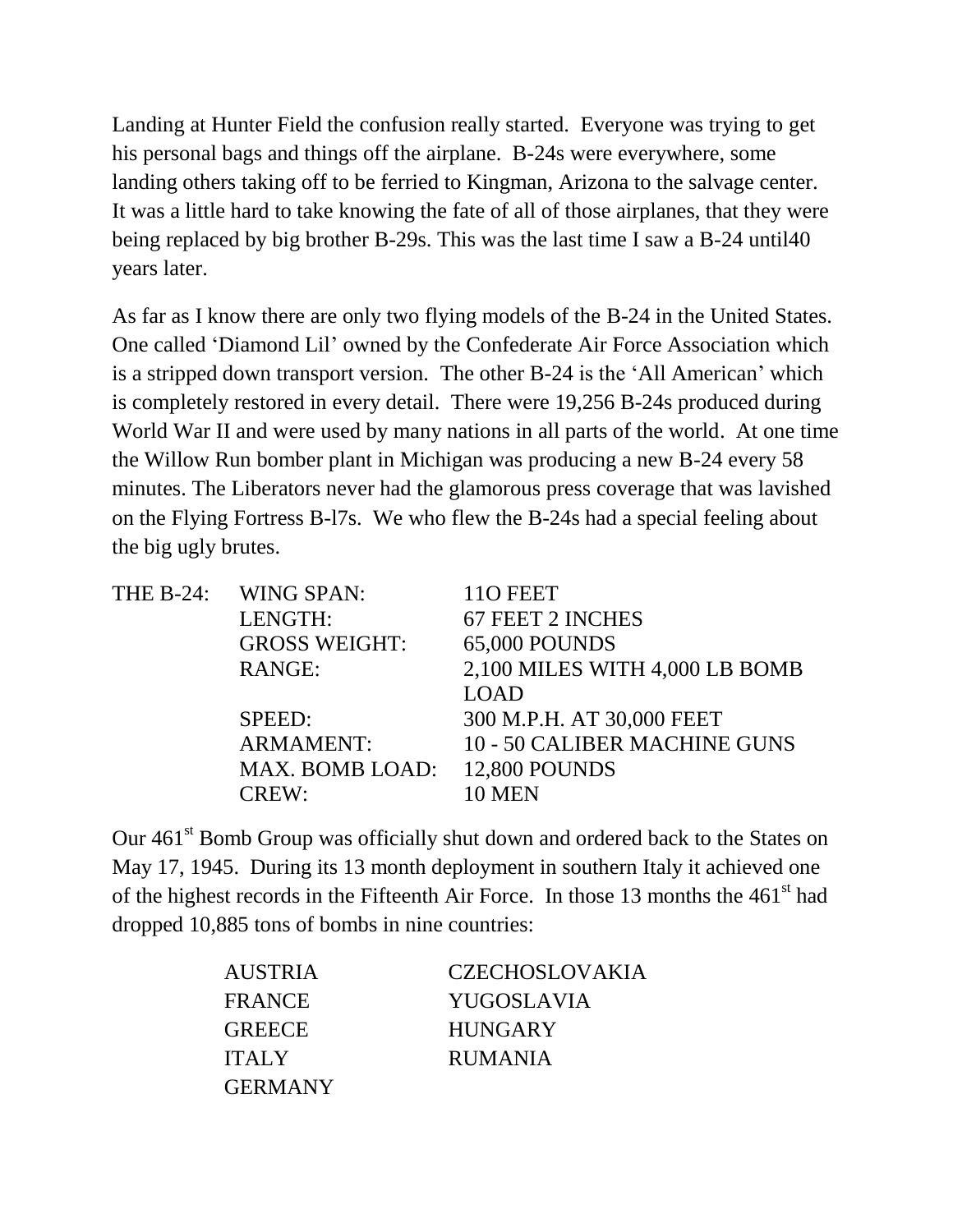Losses sustained by the group were:

| Killed in action:           | 198 |
|-----------------------------|-----|
| Missing in action:          | 93  |
| Killed in the line of duty: | 33  |

Since activation of the  $461<sup>st</sup>$  Bomb Group, over 5,300 men served within the squadrons. During its tour the group lost 99 B-24s to enemy fighters, flack, and weather. Gunners downed 129 enemy fighters, probably destroyed 44 more and damaged 16.

Group personnel were awarded the following Military Decorations:

4 Legions of Merit 11 Silver Star 319 Distinguish Flying Crosses and 28 Bronze Oak Leaf Clusters 66 Bronze Star with 1 Oak Leaf Cluster 15 Soldiers Medals 2,806 Air Medals with 29 Silver Oak Leaf Clusters 4,328 Oak Leaf Clusters 271 Purple Hearts and 8 Bronze Oak Leaf Clusters

The 461<sup>st</sup> Bomb group was called back to active duty during the Korean War and again during the Vietnam War.

During WWII in the European theater the British and the Americans lost 33,770 airplanes over Europe. 79281 British airmen were lost. 79,265 members of the United States Air Force were also lost. This was indeed a high risk occupation.

#### **EPILOGUE OF CREW 16-3 AS OF THIS DATE JUNE 2, 1998**

LT. M. RATHFELDER - PILOT remained in the Air Force until1947. He was promoted to Captain and assigned to the Sioux Falls base working at a desk job processing personnel for reassignment and discharges. Returning to civilian life he was back at flying. This time he was the personal pilot for a very famous radio personality in the Chicago area. He flew for Don McNeil for several years. Later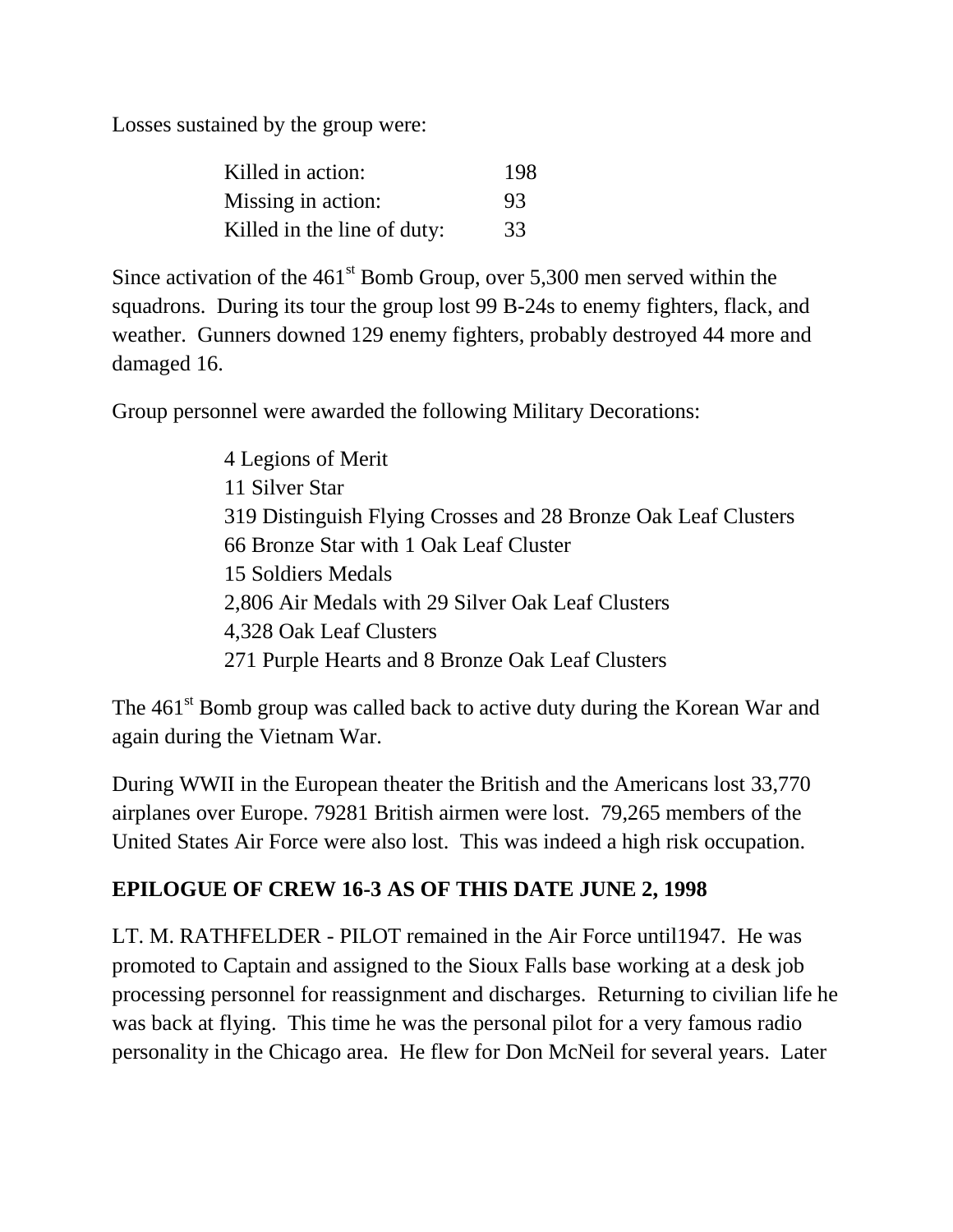he was an insurance investigator for a large company based in Ohio. Deceased 1995.

LT. ROGER MINOR – CO-PILOT was discharged in late 1945 and returned to his home and wife in Connecticut. Roger returned to college and received his degree in archaeology. He moved to California and went to work for a large oil company exploring for new oil deposits. His job took him to Alaska and many places in central and south America. Deceased 1997.

LT. T. MARVIN - BOMBARDIER was discharged in 1945 and returned to Louisiana. No one ever heard from him again. The 461<sup>st</sup> Association could find no record of him with the VA, Civil Service, or Social Security. Status unknown.

LT. BEN BRASAHWITZ - NAVIGATOR stayed on in Italy for several months. Returned to the States and secured an appointment to Air Force flight training. Graduated as a fighter pilot and remained in the Air Force for two more years. After returning to Ohio he was engaged in a successful tool and die business. He now owns and flies a state of the art glider. Ben has changed his name to Brash.

SGT. E. SAYLERS - FLIGHT ENGINEER was discharged in late 1945 and returned to the hills of Kentucky. No one ever heard from him again. Records of the  $461<sup>st</sup>$  Association indicate - deceased.

SGT. J. EBERLINE - TAIL GUNNER was discharged in late 1945 and returned to the Chicago area. We exchanged Christmas cards and messages for many years. Deceased.

CPL. W. QUIGLEY - RADIO OPERATOR - WAIST GUNNER was discharged in late 1945 and returned to California where he operated a service station. We exchanged Christmas cards for many years. Deceased.

CPL. J. GEORGE - TOP TURRET GUNNER was discharged in late 1945 and returned to Warren, Oho. He worked with his brothers in the pin ball business. Mary Jane and I visited Jim and his wife in early 1950. Later Jim went into the insurance business.